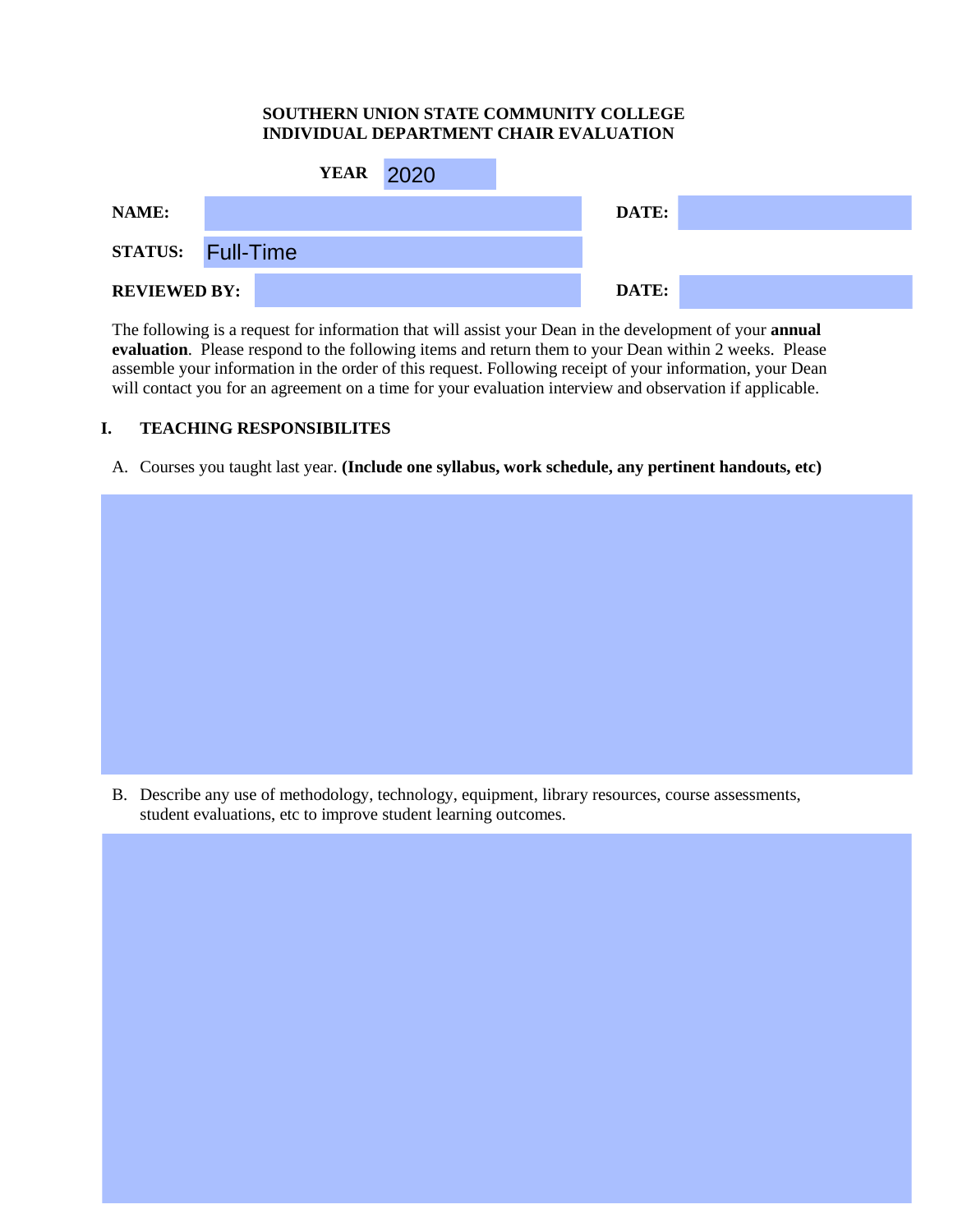#### **I. TEACHING RESPONSIBILITES**

C. List committees you have served on/other duties in the last year. (Your role/comments)

D. Administrative assignments

## **II. PROFESSIONAL DEVELOPMENT/ACHIEVEMENTS (address only those that apply)**

A. List Professional Organizations in which you are a member and leadership roles, etc.

B. List Professional Development Activities/Seminars, Courses, you have attended

C. Certifications achieved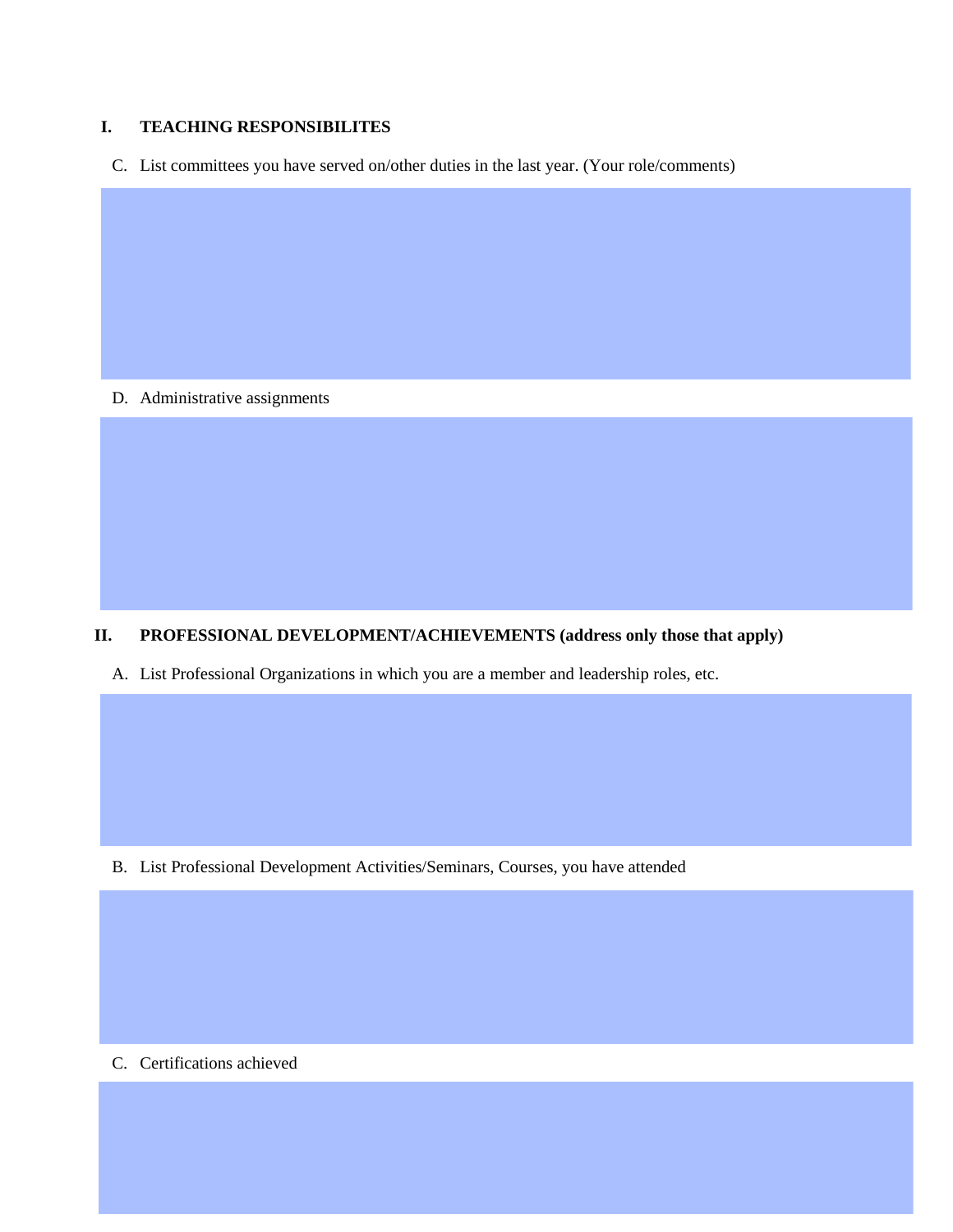### **II. PROFESSIONAL DEVELOPMENT/ACHIEVEMENTS (address only those that apply)**

D. Grants written and/or received

E. Publications/book reviews you have written or read relating to your area/methods

F. Seminars or presentations done

G. Educational Activities/Courses

H. Awards/**Other**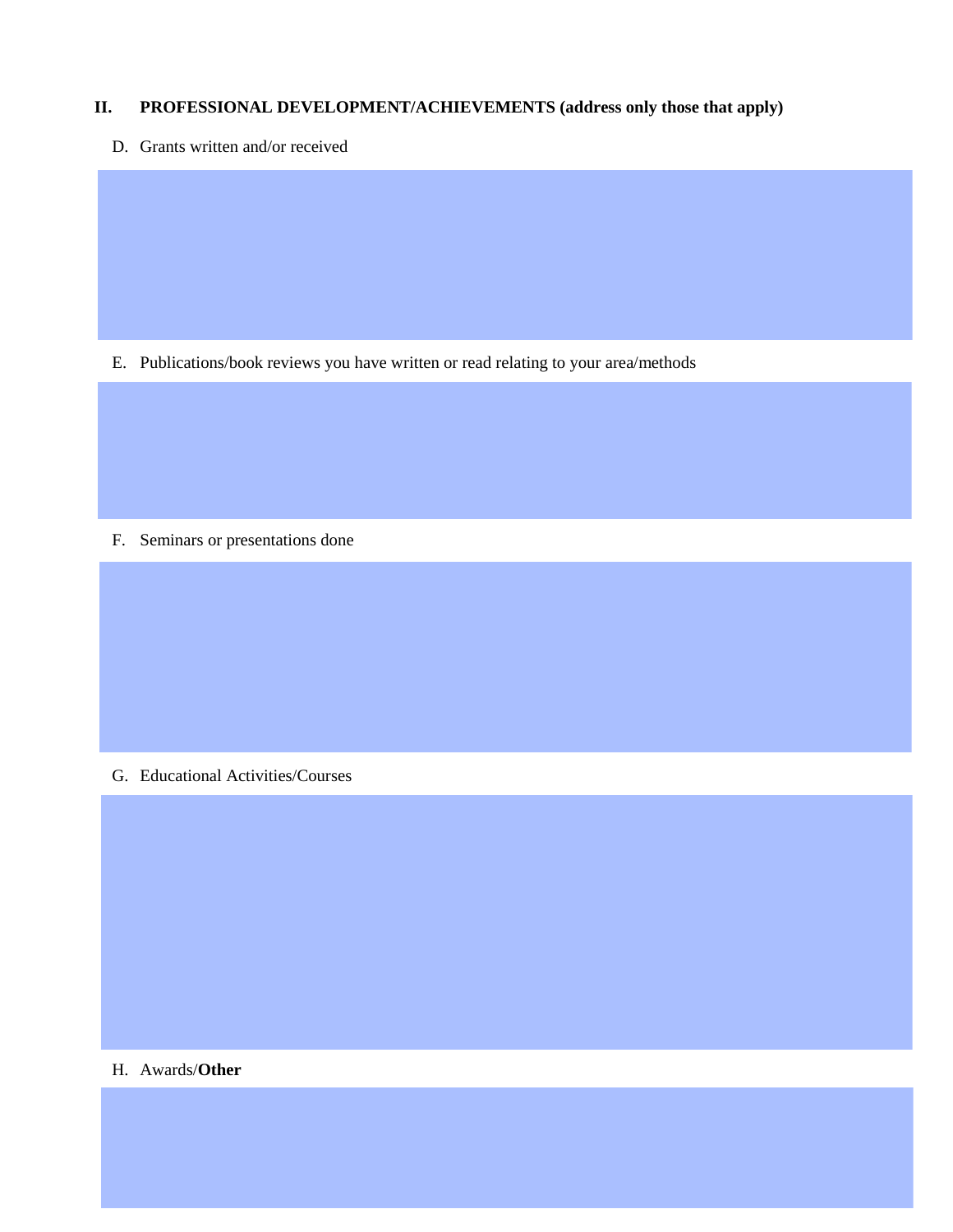## **III. SERVICE (address all that apply)**

A. Institutional (organizations, extracurricular activities, overloads, campus-wide events)

B. Community involvement (organizations, public service, leadership roles, faith-based organizations, other)

C. Other Service Activities/Special Projects for the community or institution

#### **IV. GOALS/ OBJECTIVES**

A. Describe achievement/progress of your personal and departmental goals/objectives since your last evaluation.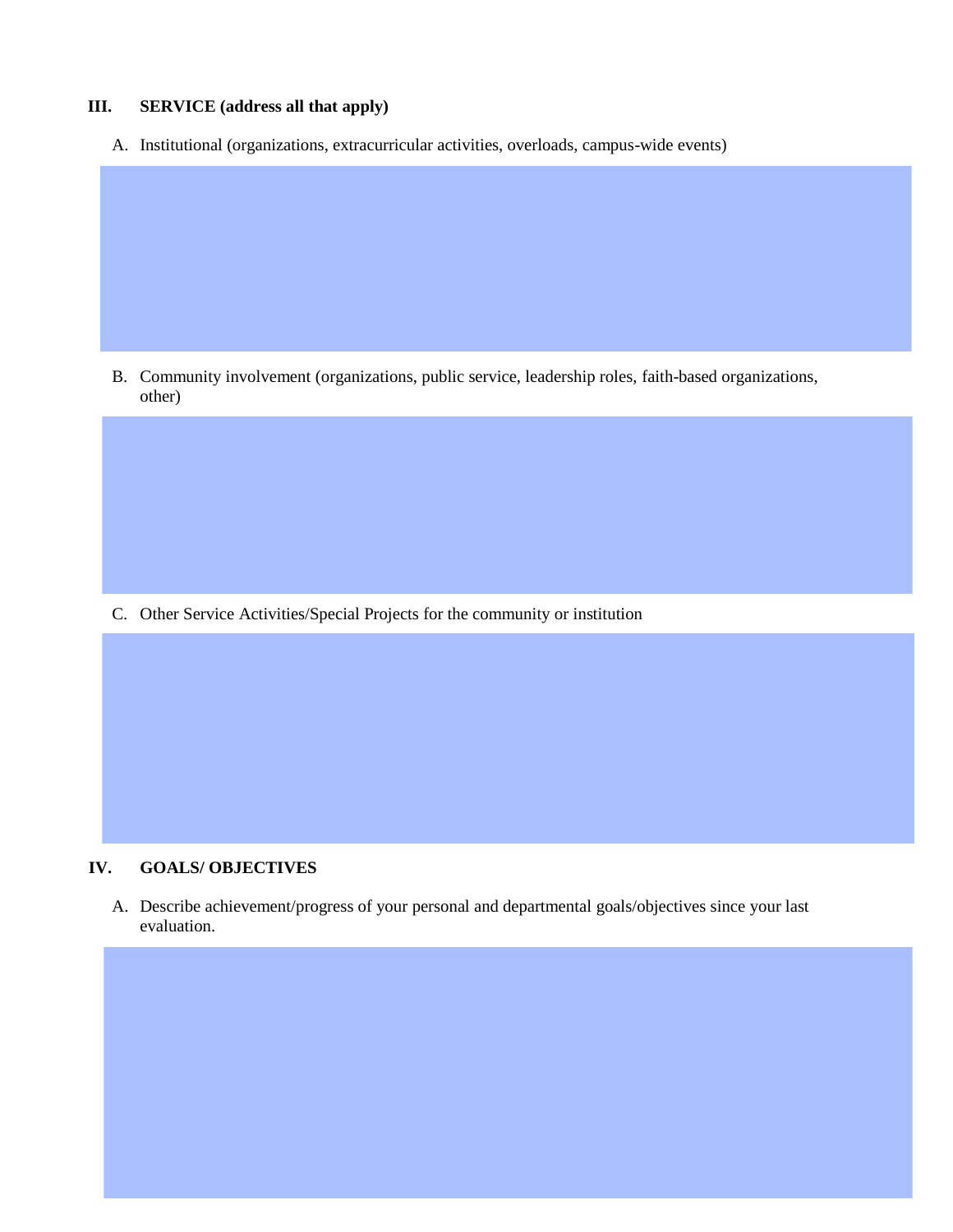### **IV.GOALS/ OBJECTIVES**

B. Describe your personal and departmental goals/objectives for the coming year (generally 2-4)

C. Additional comments/concerns/suggestions.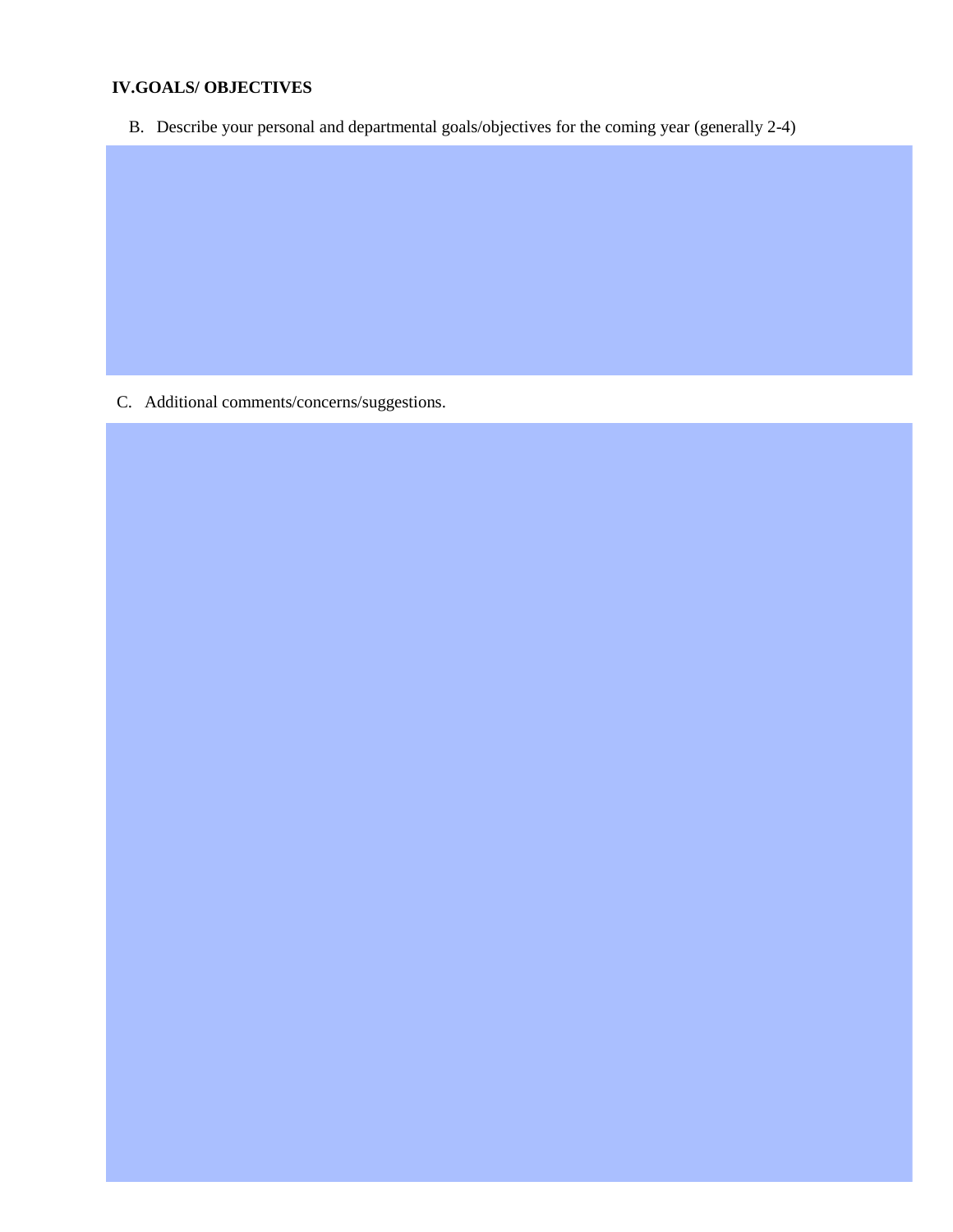### **V. OPTIONAL QUESTIONS FOR YOUR CONSIDERATION**

1. Do you have any questions about your job responsibilities as outlined in your position description?

2. Please list and evaluate any changes to your job or additional duties/responsibilities assigned to you.

3. List what you consider to be your greatest strengths or accomplishments this year.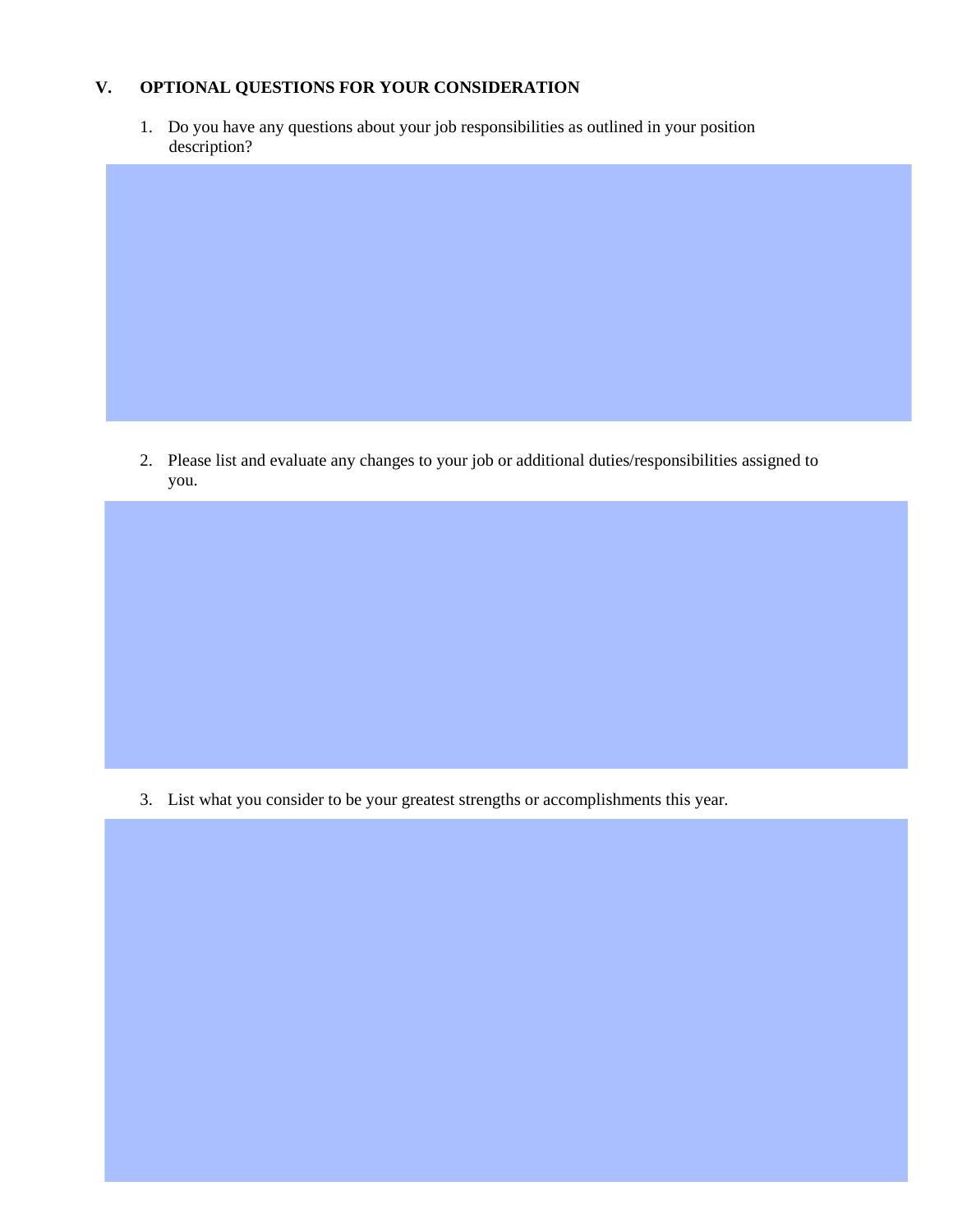### **V. OPTIONAL QUESTIONS FOR YOUR CONSIDERATION**

4. What changes would you like to see made to your job that would improve your performance and be beneficial to the college?

5. What is your strategic plan for the next three to five years within your department and Southern Union?

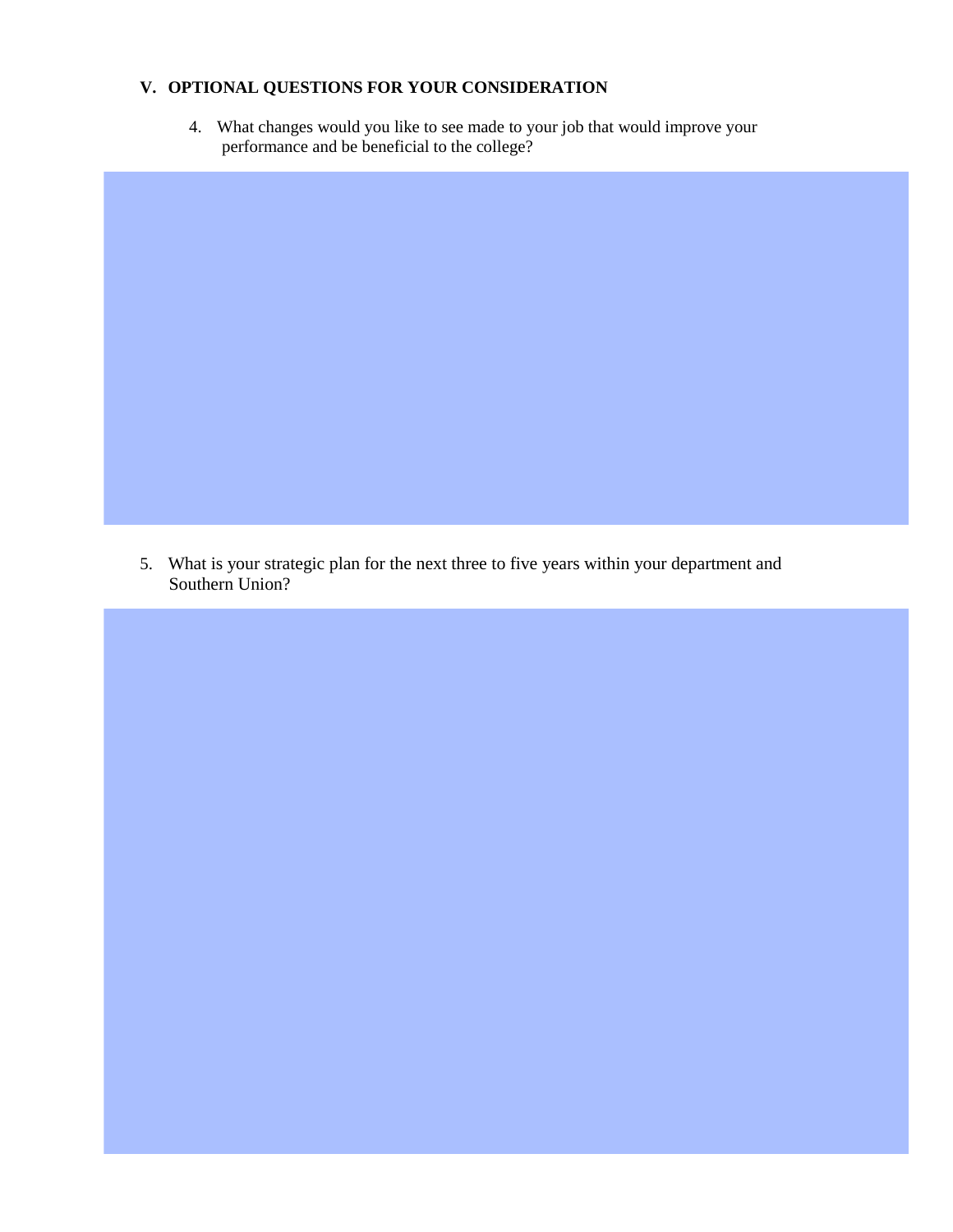[FORM B]

# **SOUTHERN UNION STATE COMMUNITY COLLEGE DEPARTMENT CHAIR EVALUATION**

| <b>FACULTY MEMBER:</b>   |                            |                    | <b>YEAR: 2020</b> |  |
|--------------------------|----------------------------|--------------------|-------------------|--|
| <b>STATUS:</b> Full-Time |                            |                    |                   |  |
|                          | <b>DIVISION: Academics</b> | <b>DEPARTMENT:</b> |                   |  |

|                                          | * Exceeds       | <b>Meets</b>    | * Needs     | <b>Does Not</b> |
|------------------------------------------|-----------------|-----------------|-------------|-----------------|
| <b>Performance Categories</b>            | <b>Expected</b> | <b>Expected</b> | Improvement | <b>Apply</b>    |
|                                          | <b>Goals</b>    | Goals           |             |                 |
| Knowledgeable and teaches well           |                 |                 |             |                 |
| organized, well developed courses        |                 |                 |             |                 |
| which meet course expectations and       |                 |                 |             |                 |
| student needs.                           |                 |                 |             |                 |
| Demonstrates use of technology and       |                 |                 |             |                 |
| resources to meet and improve            |                 |                 |             |                 |
| student learning and outcomes.           |                 |                 |             |                 |
| <b>Student oriented and works well</b>   |                 |                 |             |                 |
| with all types of students. Uses         |                 |                 |             |                 |
| student evaluations to improve           |                 |                 |             |                 |
| teaching and student outcomes.           |                 |                 |             |                 |
| Follows posted work schedule and         |                 |                 |             |                 |
| assists students during office hours.    |                 |                 |             |                 |
| Meets administrative responsibilities    |                 |                 |             |                 |
| and requests in a timely, accurate,      |                 |                 |             |                 |
| and professional manner.                 |                 |                 |             |                 |
| Demonstrates an ability to work well     |                 |                 |             |                 |
| with colleagues and administrators       |                 |                 |             |                 |
| contributing to a positive work          |                 |                 |             |                 |
| environment                              |                 |                 |             |                 |
| <b>Participates in Professional</b>      |                 |                 |             |                 |
| <b>Development. Shows achievement in</b> |                 |                 |             |                 |
| professional and educational areas.      |                 |                 |             |                 |
| Supports and is involved in              |                 |                 |             |                 |
| institutional and community              |                 |                 |             |                 |
| services.                                |                 |                 |             |                 |
| Meets or shows progress in meeting       |                 |                 |             |                 |
| goals and objectives stated in the last  |                 |                 |             |                 |
| evaluation                               |                 |                 |             |                 |
| Demonstrates integrity and ethical       |                 |                 |             |                 |
| behavior with colleagues and             |                 |                 |             |                 |
| students.                                |                 |                 |             |                 |

**\*Requires comments.**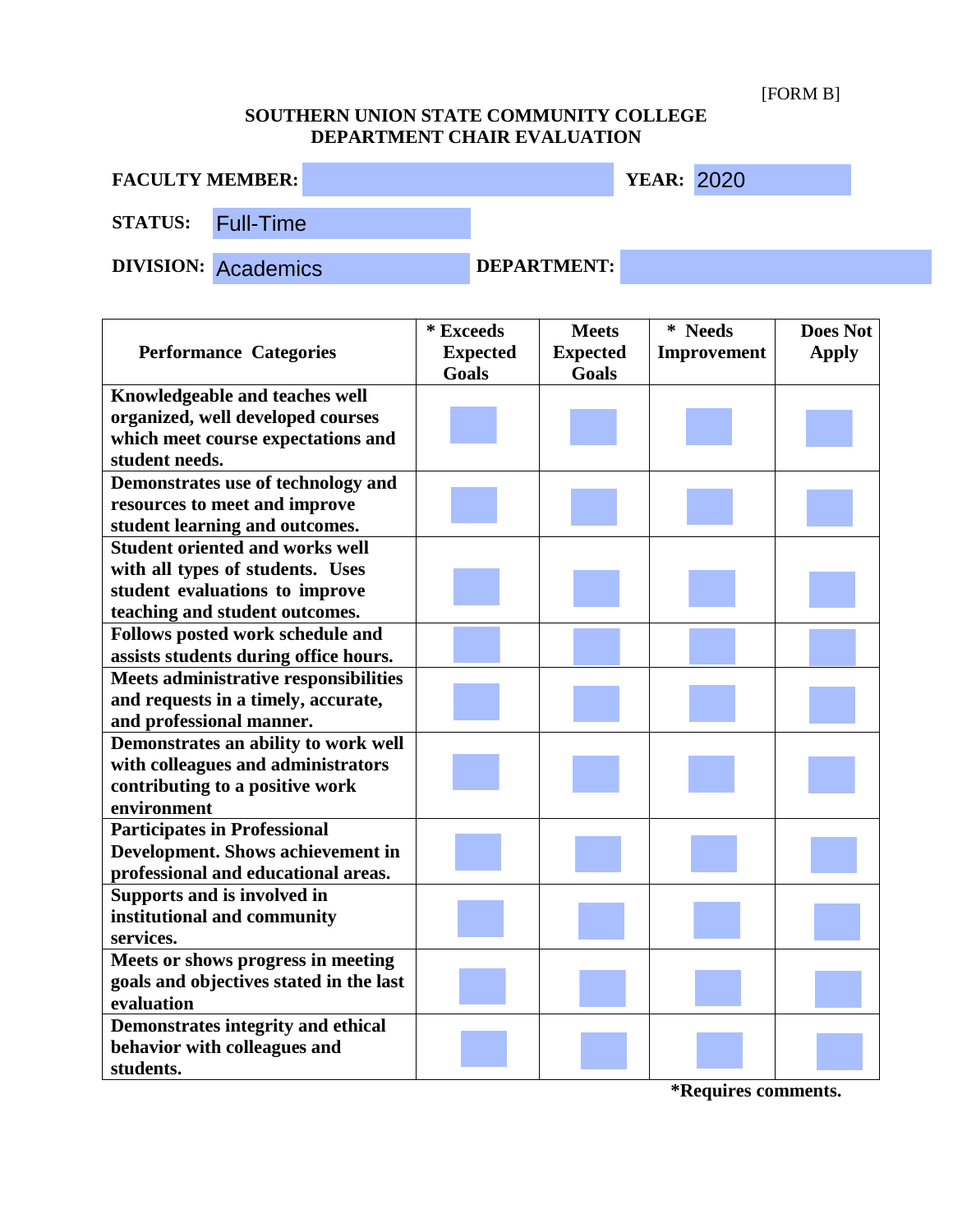# **EVALUATION OF DIVISION CHAIR RESPONSIBILITIES**

| <b>Performance Categories</b>            | <i><b>*Exceeds</b></i><br><b>Expected</b><br><b>Goals</b> | <b>Meets</b><br><b>Expected</b><br><b>Goals</b> | * Needs<br><b>Improvement</b> | <b>Does Not</b><br><b>Apply</b> |
|------------------------------------------|-----------------------------------------------------------|-------------------------------------------------|-------------------------------|---------------------------------|
| <b>Organizes and leads department</b>    |                                                           |                                                 |                               |                                 |
| meetings to accomplish the goals of      |                                                           |                                                 |                               |                                 |
| the program/division                     |                                                           |                                                 |                               |                                 |
| <b>Supervises and evaluates faculty</b>  |                                                           |                                                 |                               |                                 |
| performance.                             |                                                           |                                                 |                               |                                 |
| <b>Consolidates Department budgets</b>   |                                                           |                                                 |                               |                                 |
| Develops and submits schedules that      |                                                           |                                                 |                               |                                 |
| demonstrate efficient use of             |                                                           |                                                 |                               |                                 |
| resources                                |                                                           |                                                 |                               |                                 |
| <b>Coordination of department</b>        |                                                           |                                                 |                               |                                 |
| assessment of instruction                |                                                           |                                                 |                               |                                 |
| <b>Adequately staffs adjunct faculty</b> |                                                           |                                                 |                               |                                 |
| positions as necessary                   |                                                           |                                                 |                               |                                 |

**\*Requires comments.**

**This page may be applicable to only a few Instructors and may be omitted from individual evaluation if NONE OF THE ABOVE applies.**

## **Employee Comments:**